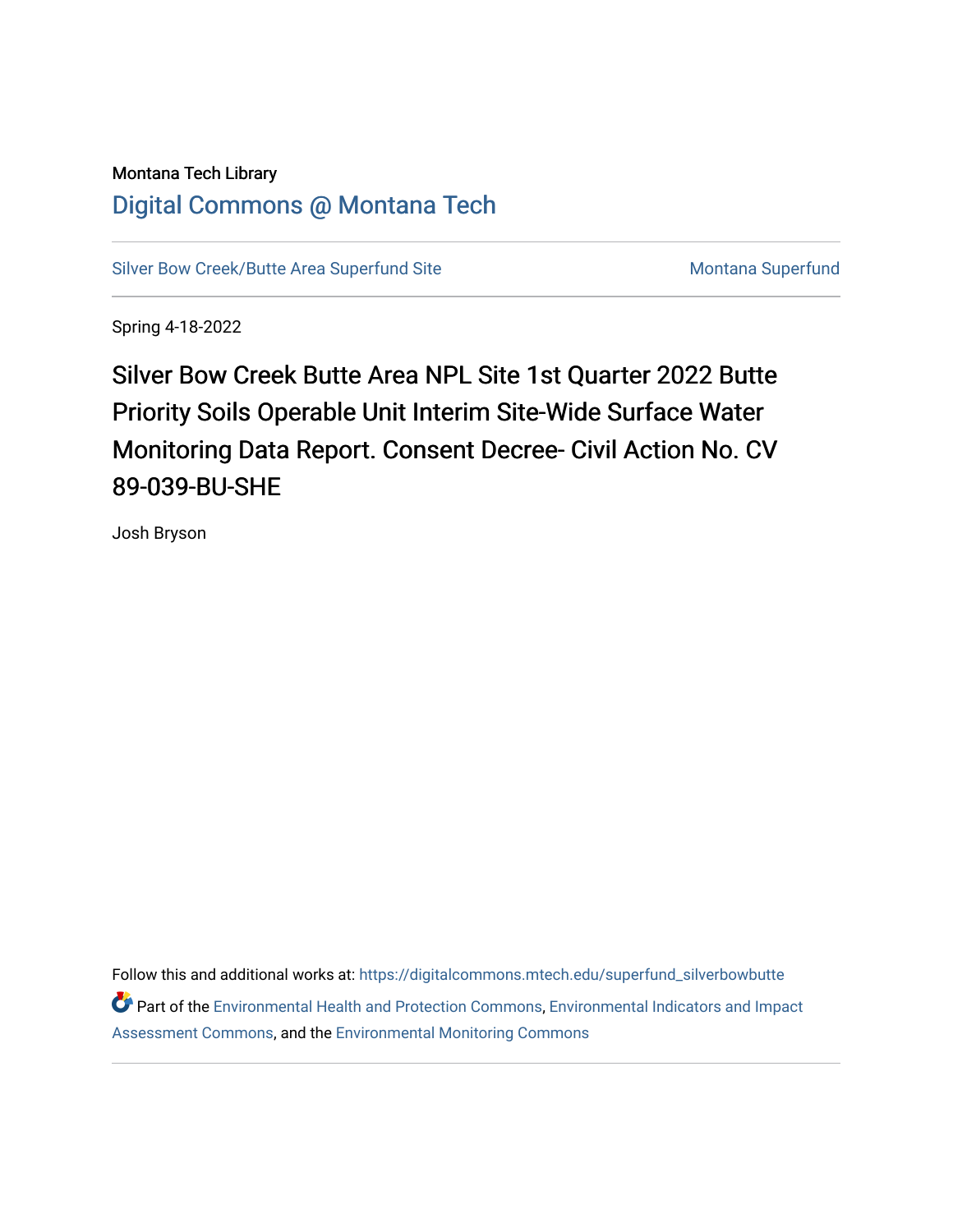# **Atlantic Richfield Company**

April 18, 2022

Nikia Greene Remedial Project Manager US EPA Region 8 Montana Office, Federal Bldg., 10 W. 15th St., Suite 3200 Helena, Montana 59626

Erin Agee, Senior Assistant Regional Counsel Mail Code 8 ORC\_LE\_C Office of Regional Counsel - CERCLA 1595 Wynkoop Street Denver, Colorado 80202

| Daryl Reed                 |  |
|----------------------------|--|
| DEQ, Project Officer       |  |
| P.O. Box 200901            |  |
| Helena, Montana 59620-0901 |  |

Jonathan Morgan, Esq. DEQ, Legal Counsel P.O. Box 200901 Helena, Montana 59620-0901

#### **RE: Silver Bow Creek Butte Area NPL Site 1st Quarter 2022 Butte Priority Soils Operable Unit Interim Site-Wide Surface Water Monitoring Data Report. Consent Decree- Civil Action No. CV 89- 039-BU-SHE**

Agency Representatives:

I am writing to you on behalf of Atlantic Richfield Company to submit data collected under the Silver Bow Creek/Butte Area NPL Site 2022 Final Butte Priority Soils Operable Unit Interim Site-Wide Surface Water Monitoring Quality Assurance Project Plan in the 1st quarter of 2022.

First quarter 2022 analytical and field data can be found in the attached spreadsheet. The analytical and field data may also be accessed on the Woodard & Curran data portal. Once logged in, the first quarter 2022 BPSOU Site-Wide surface water data can be retrieved from the Custom Reports and Documents page. The link to the portal log-in is provided below. An inventory of the attached spreadsheet, along with validation status of each data set, is provided in Table 1.

|            |                |            | <b>Analytical Data</b> | Field Data |
|------------|----------------|------------|------------------------|------------|
| <b>SDG</b> | Sample Date(s) | Event Type | Validated              | Reviewed   |
|            |                |            | (Yes/No)               | (Yes/No)   |
| 10595253   | 1/20/2022      | NF         | Yes                    | Yes        |
| 10597295   | 2/10/2022      | NF         | Yes                    | Yes        |
| 10600630   | 3/11/2022      | NF         | Yes                    | Yes        |

[Data Wizard \(woodardcurran.com\)](https://datasite.woodardcurran.com/Apps/DataWizard?__cwid__=1649275555576_8129)



317 Anaconda Road Butte MT 59701 **Josh Bryson** Direct (406) 782-9964 Liability Manager **Fax (406)** 782-9980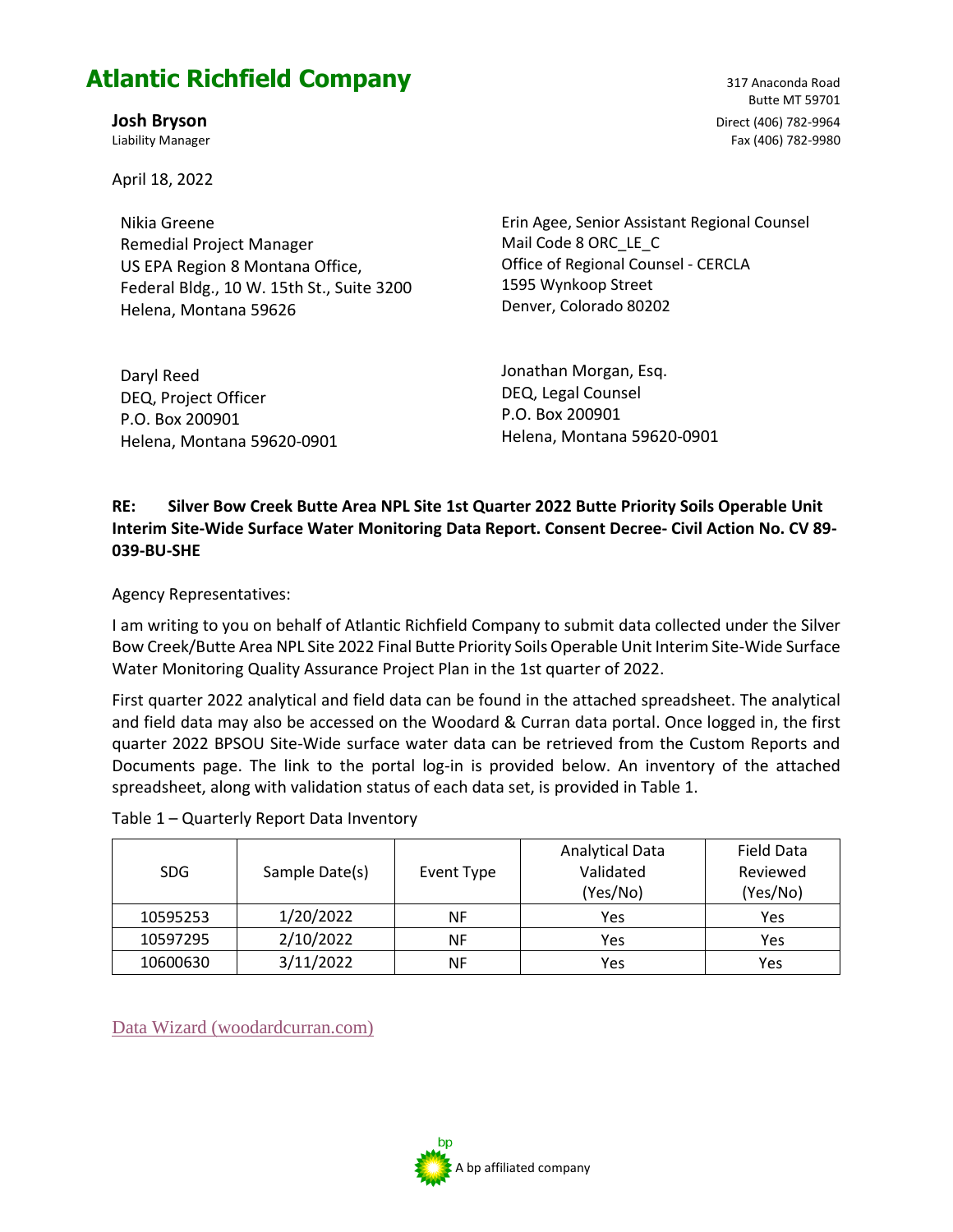# **Atlantic Richfield Company**

317 Anaconda Road Butte MT 59701 **Josh Bryson** Direct (406) 782-9964 Liability Manager **Fax** (406) 782-9980

If you have any questions or comments, please call me at (406) 723-1834.

Sincerely,

per(

Josh Bryson, PE, PMP Liability Manager & Global Risk Champion Remediation Management Services Company An affiliate of **Atlantic Richfield Company**

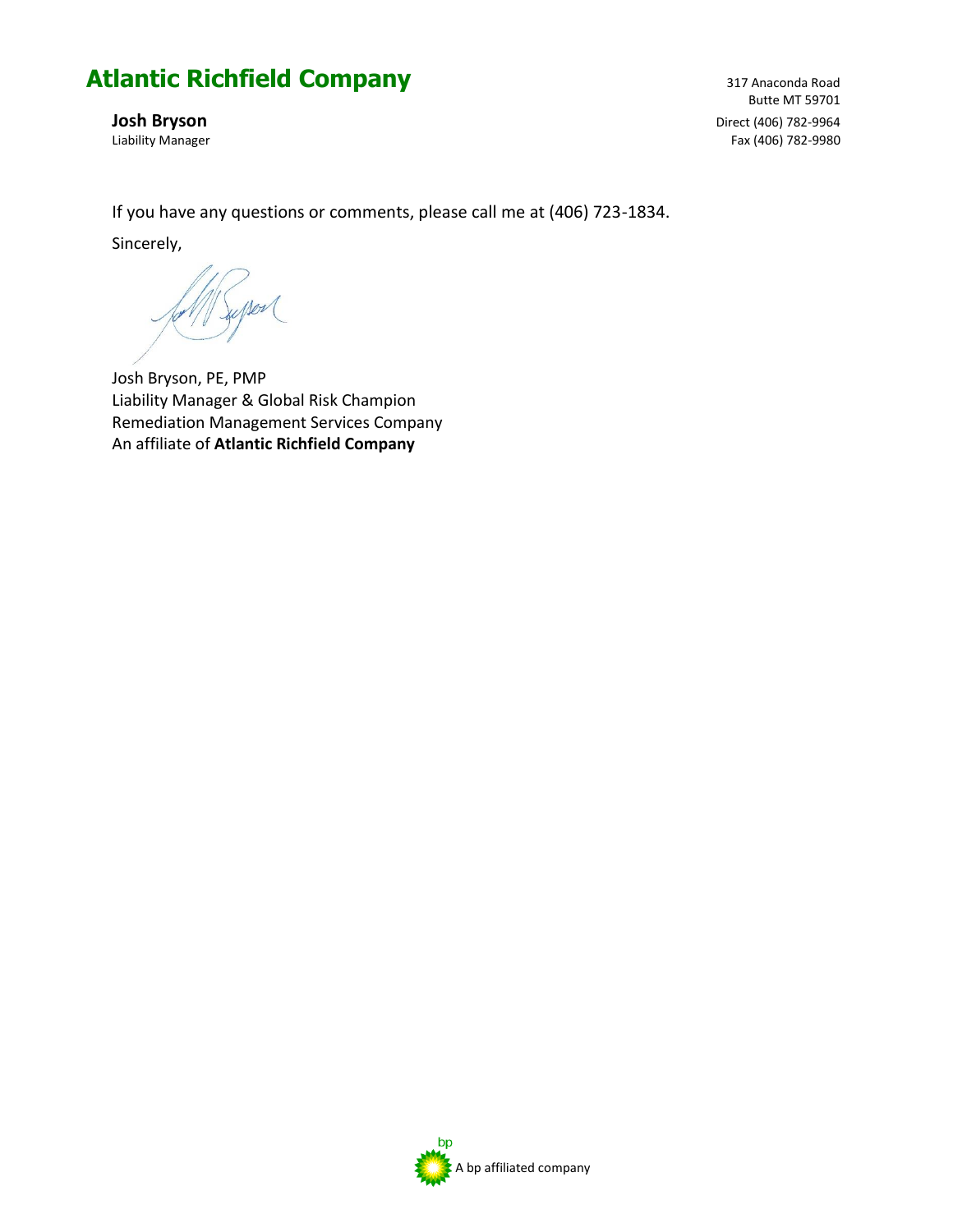## **Atlantic Richfield Company** 317 Anaconda Road

Butte MT 59701 Direct (406) 782-9964 Fax (406) 782-9980

Cc: Patricia Gallery / Atlantic Richfield - email Chris Greco / Atlantic Richfield - email Lindy Hanson / Atlantic Richfield - email Loren Burmeister / Atlantic Richfield – email Mike McAnulty / Atlantic Richfield – email Dave Griffis / Atlantic Richfield - email Jean Martin / Atlantic Richfield - email Irene Montero / Atlantic Richfield - email Don Booth / AR Consultant – email David Gratson / Environmental Standards - email Mave Gasaway / DGS - email Brianne McClafferty / H&H - email Joe Vranka / EPA - email David Shanight / CDM - email Curt Coover / CDM - email James Freeman / DOJ - email John Sither / DOJ - email Jenny Chambers / DEQ - email Dave Bowers / DEQ - email Carolina Balliew / DEQ – email Matthew Dorrington / DEQ – email Jim Ford / NRDP – email Ray Vinkey / NRDP – email Harley Harris / NRDP - email Katherine Hausrath / NRDP - email Meranda Flugge / NRDP - email Ted Duaime / MBMG - email Gary Icopini / MBMG - email Becky Summerville / Inland - email Kristen Stevens / UP - email Robert Bylsma / UP – email John Gilmour / UP – email Leo Berry / BNSF - email Robert Lowry / BNSF - email Brooke Kuhl / BNSF – email Mark Engdahl / BNSF - email Jeremie Maehr / Kennedy Jenks - email Annika Silverman / Kennedy Jenks - email Matthew Mavrinac / RARUS - email Harrison Roughton / RARUS - email Brad Gordon / RARUS - email JP Gallagher / BSB - email Mark Neary / BSB - email